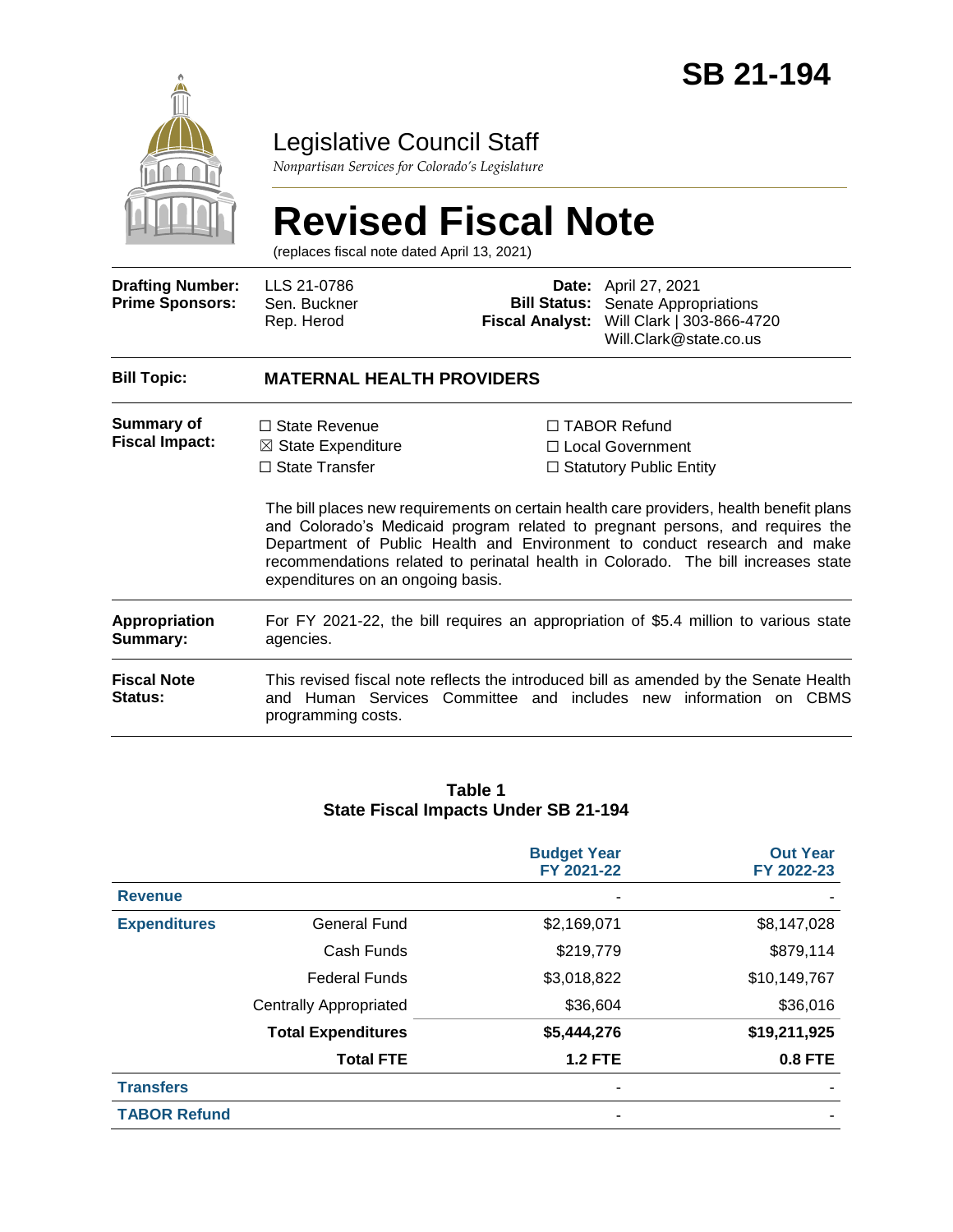## Page 2<br>April 27, 2021 **SB 21-194**

#### **Summary of Legislation**

The bill places new requirements on health providers and insurers, expands public health insurance coverage, and implements other initiatives related to maternal and perinatal health. These provisions are described below.

**Required coverage and services.** The bill requires that insurers offering health benefit plans in Colorado, including the Department of Health Care Policy and Financing (HCPF), reimburse participating providers for healthcare services related to labor and delivery in a manner that promotes high-quality, cost-effective care and prevents risk in subsequent pregnancies; and does not discriminate based on the type of provider or facility. The bill also requires licensed labor and delivery service providers to accept transfers from a home or birthing center, and that birth certificate worksheet forms include a field that designates where a pregnant person intended to give birth at the onset of their labor.

**Extension of postpartum services under Medicaid / CHP+.** The bill allows a person who was eligible for all pregnancy-related and postpartum services, under Colorado's Medicaid Program and the Children's Basic Health Plan for 60 days following pregnancy, to remain continuously eligible for all services under the program for the 12-month postpartum period. It requires HCPF to seek any plan amendments necessary to implement the new benefit, which is subject to the receipt of federal financial participation.

**Colorado Maternal Mortality Review Committee.** The bill makes several changes related to the Maternal Mortality Review Committee, which is housed in the CDPHE. These changes include a redefinition of health facility, and allowing committee reports to be distributed to these health facilities and the Health Equity Commission. The bill also requires the committee to incorporate input and feedback from interested and affected stakeholders, with a focus on persons who are pregnant or in the postpartum period, and their families, and incorporate input from multidisciplinary non-profit and community-based organizations that represent or provide support or advocacy to persons who are pregnant or in the postpartum period, with a focus on persons from racial and ethnic minority groups.

The bill further requires the committee to make recommendations to improve collection and public reporting of maternal health data from hospitals, health systems, midwifery practices and birthing centers, including:

- data on race and ethnicity correlated with conditions and outcomes;
- disability correlated with conditions and outcomes;
- uptake of trainings on bias, racism, or discrimination;
- incidents of disrespect or mistreatment of a pregnant person; and,
- data collected through stories from pregnant and postpartum persons and their family members, with a focus on the experiences of marginalized groups include persons of racial and ethnic minorities.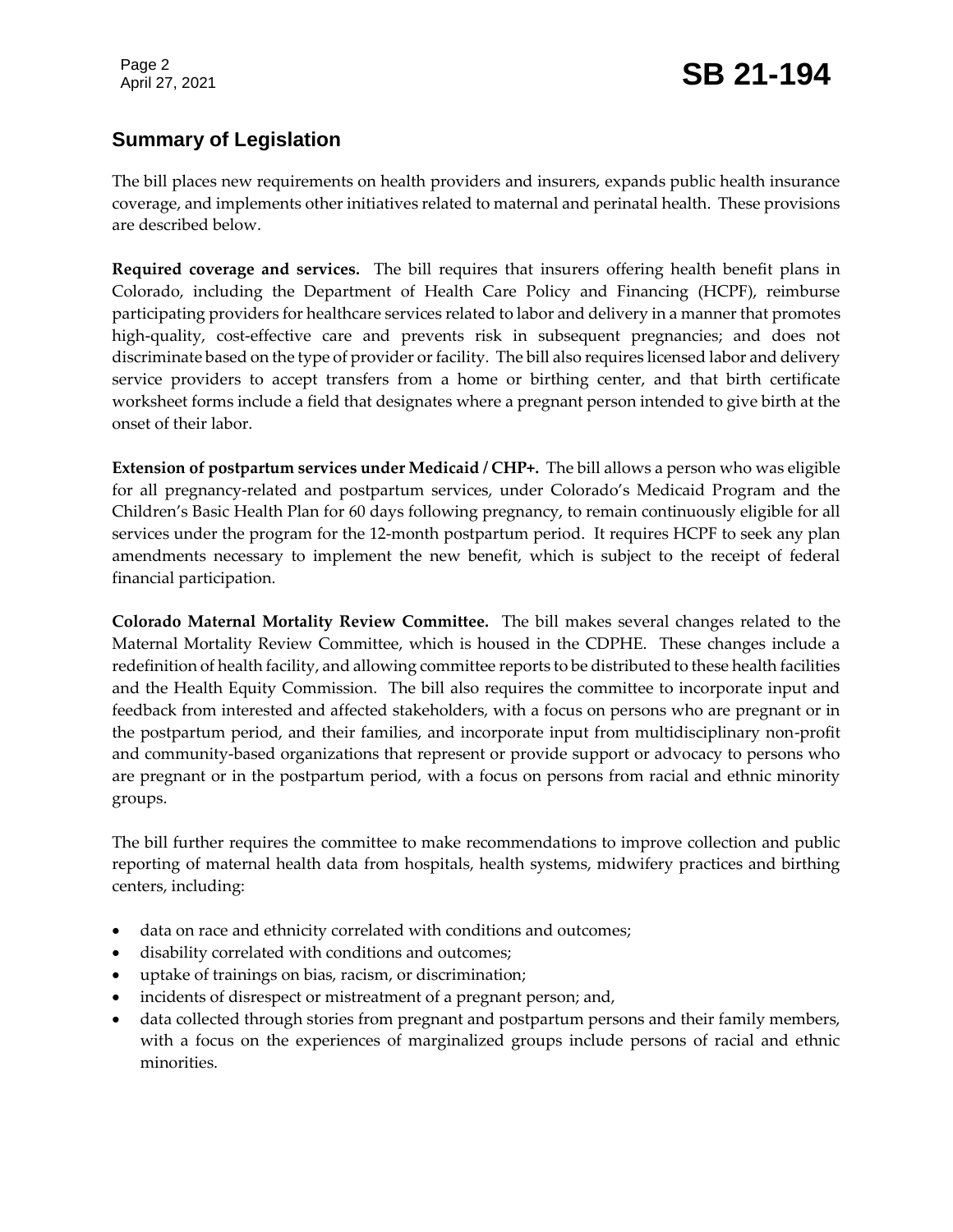The bill requires the committee to study the use of research evidence in policies related to the perinatal period in Colorado using the implementation science framework, which incorporates methods for promoting integration of research findings and evidence into healthcare policy and practice. CDPHE may contract with a third-party to meet this requirement.

#### **Background**

**Insurance plans.** The provisions of this bill apply to health insurance plans that are subject to state regulation. There are three primary markets that are subject to state regulation: the individual, small-group, and large-group markets, with the exception of self-insured employers. About one million Coloradans receive health insurance through such plans. Except for the HCPF-administered plans specifically mentioned in the bill, the bill requirements do not apply to Medicare, Medicaid, military plans, or self-insured employer-based health plans, which are regulated by the federal government.

**Medicaid and other HCPF programs for pregnant women.** Currently, pregnant persons in low-income families qualify for various types of coverage for postpartum services, which are overseen by HCPF. Pregnant persons with incomes up to 185 percent of the federal poverty level are eligible for Medicaid and HCPF receives a 65 percent federal match for this population. Individuals receive 60 days of postpartum services, at which point, they are either re-determined as eligible under another eligibility category or disenrolled from Medicaid.

The Children's Health Plan (known as CHP+) is also operated by HCPF and provides insurance to pregnant persons in low-income families (up to 260 percent of the federal poverty level) who do not qualify for Medicaid and do not have private insurance. The program provides 60 days of postpartum services.

**Maternal Mortality Prevention Program.** The Maternal Mortality Prevention Program in the CPDHE administers the Maternal Mortality Review Committee. The CDPHE submitted the first Maternal Mortality Review Committee report to the General Assembly with recommendations on reducing maternal mortality and improving maternal health equity on July 1, 2020, and must continue to do so every three years, with the next report due on July 1, 2023.

**Health Equity Commission.** The Health Equity Commission was created to serve as an advisor to the Office of Health Equity on relevant issues, specifically focusing on data collection, aligning resources, education, and capacity building for the CDPHE, local health programs, and communitybased organizations, and promoting workforce diversity. The Health Equity Commission provides equity-related recommendations to implement across programs, proposes policies to support improved health outcomes for communities experiencing health disparities, and provides feedback on strategies to engage affected populations.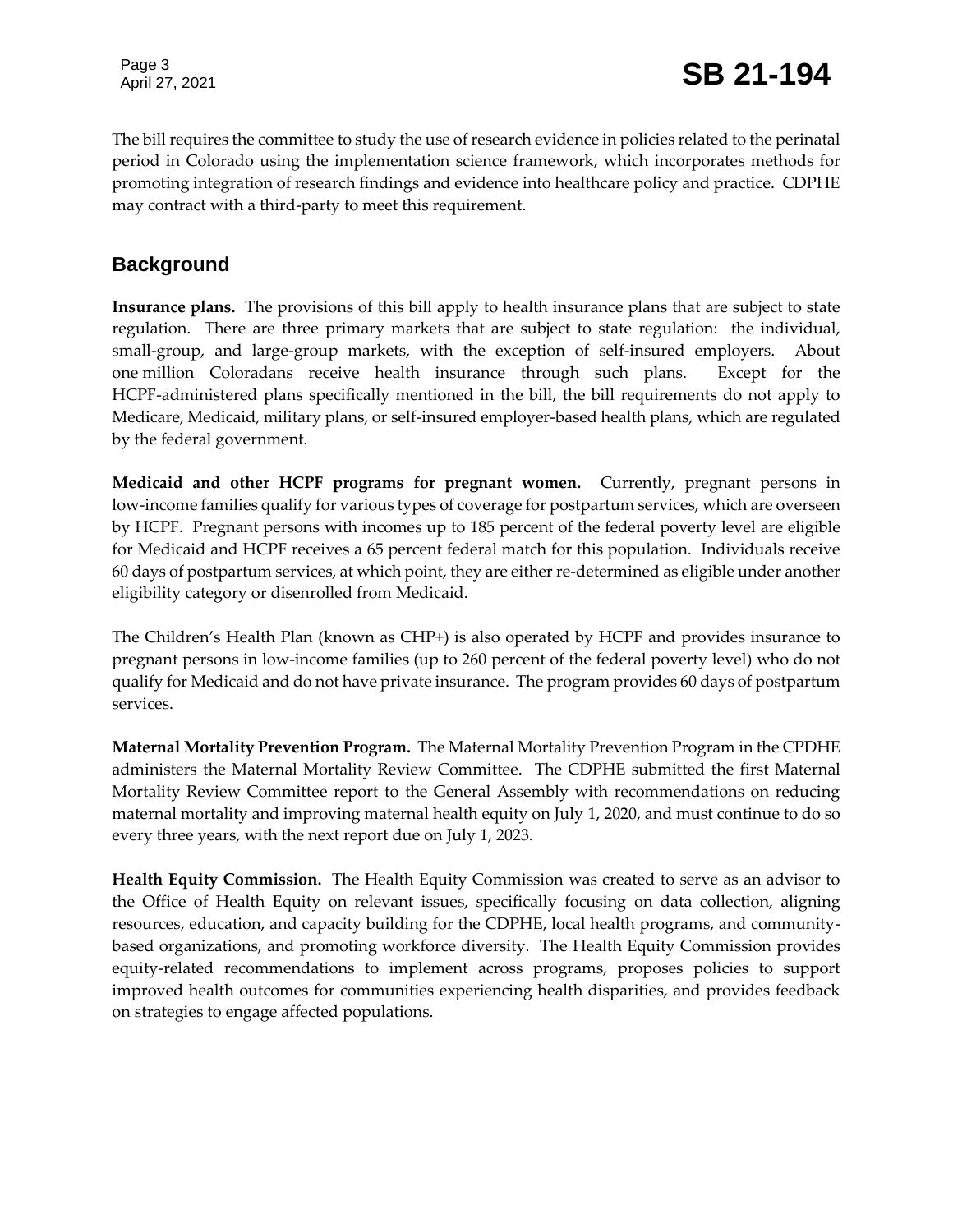### Page 4<br>April 27, 2021 **SB 21-194**

#### **Assumptions**

For the Medicaid program, this fiscal note assumes that 23,759 persons who give birth while on Medicaid will receive an additional two months of coverage as a result of this bill, as currently the average number of covered months for a member after giving birth is 10 months. For CHP+, it is assumed that 1,368 persons who do not otherwise become eligible for Medicaid after the 60 days of postpartum CHP coverage will receive an additional 10 months of postpartum coverage as a result of the bill. This fiscal note also assumes that per member, per month costs for this additional coverage will be \$301, and that HCPF will get federal approval to extend postpartum coverage, as required by the bill, in time to implement the change by April 1, 2022.

#### **State Expenditures**

The bill increases state expenditures by \$5.3 million and 1.2 FTE in FY 2021-22 and by \$19.2 million and 0.8 FTE in FY 2022-23, as shown in Table 2 and discussed below.

| <b>Cost Components</b>                                                                               | FY 2021-22                                                         | FY 2022-23                                                        |
|------------------------------------------------------------------------------------------------------|--------------------------------------------------------------------|-------------------------------------------------------------------|
| Department of Health Care Policy and Finance                                                         |                                                                    |                                                                   |
| <b>Personal Services</b>                                                                             | \$47,855                                                           |                                                                   |
| <b>Operating Expenses</b>                                                                            | \$1,080                                                            |                                                                   |
| <b>Capital Outlay Costs</b>                                                                          | \$6,200                                                            |                                                                   |
| CBMS Programming (OIT)                                                                               | \$291,732                                                          |                                                                   |
| MMIS Programming (HCPF)                                                                              | \$212,505                                                          |                                                                   |
| Expanded Coverage (Medicaid)                                                                         | \$3,736,637                                                        | \$14,946,549                                                      |
| Expanded Coverage (CHP)                                                                              | \$1,029,420                                                        | \$4,117,680                                                       |
| Centrally Appropriated Costs <sup>1</sup>                                                            | \$11,330                                                           |                                                                   |
| FTE - Personal Services                                                                              | 0.7 FTE                                                            | $0.0$ FTE                                                         |
| <b>HCPF Subtotal</b><br>General Fund<br>Cash Funds<br><b>Federal Funds</b><br>Centrally Appropriated | \$5,336,759<br>\$2,086,828<br>\$219,779<br>\$3,018,822<br>\$11,330 | \$19,064,229<br>\$8,035,348<br>\$879,114<br>\$10, 149, 767<br>\$0 |

#### **Table 2 Expenditures Under SB 21-194**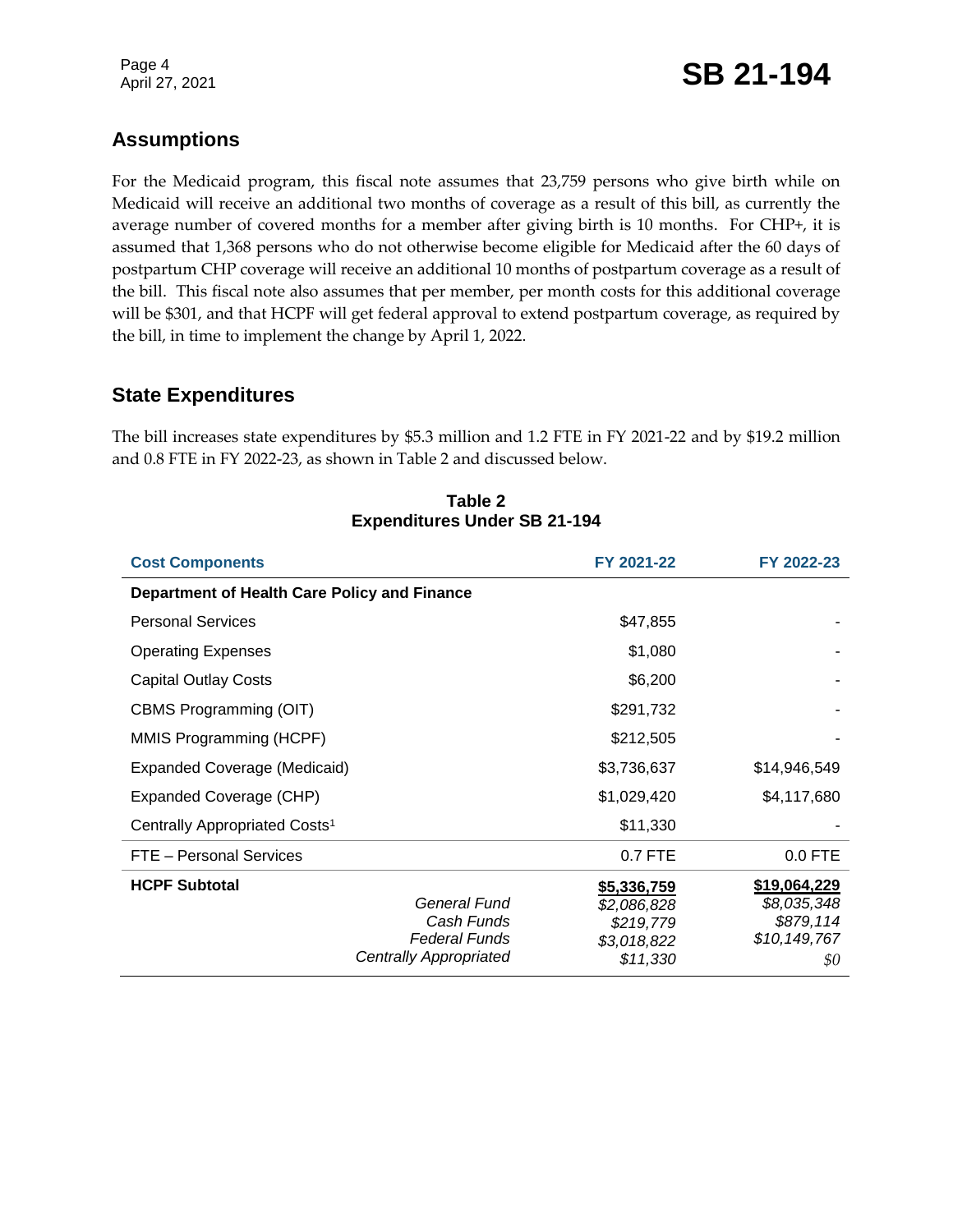| FY 2021-22     | FY 2022-23     |
|----------------|----------------|
|                |                |
| \$37,733       | \$56,600       |
| \$810          | \$1,080        |
| \$6,200        |                |
| \$37,500       | \$50,000       |
|                | \$4,000        |
| \$25,274       | \$36,016       |
| 0.5 FTE        | $0.8$ FTE      |
| \$107,517      | \$147,696      |
| \$5,444,276    | \$19,211,925   |
| <b>1.2 FTE</b> | <b>0.8 FTE</b> |
|                |                |

**Table 2 Expenditures Under SB 21-194 (Cont.)**

<sup>1</sup>*Centrally appropriated costs are not included in the bill's appropriation.*

**Department of Health Care Policy and Financing.** Expenditures in HCPF will increase by \$5.3 million and 0.7 FTE in FY 2021-22, and \$19.1 million FY 2022-23.

- *Staffing costs.* HCPF will require a temporary 0.7 FTE in FY 2021-22, which is adjusted to account for the General Fund paydate shift and a presumed effective date of October 1, 2021. The position will provide support to the Family Planning Team, which will have an increase in workload to amend the state plan, negotiate with the federal Centers for Medicare and Medicaid Services, and authorize the new population. These staffing costs are eligible for a 50 percent federal match.
- *Expanded coverage.* Based on the newly eligible populations and expected number of additional months of coverage highlighted in the Assumptions section above, expanded postpartum coverage will increase costs in HCPF by \$3.7 million in FY 2021-22 and \$14.9 million in FY 2022-23 for Medicaid, and \$1.0 million in FY 2021-22 and \$4.1 million in FY 2022-23 for the Children's Health Plan. A 50 percent federal match is assumed for Medicaid costs, and a 65 percent match is assumed for CHP+.
- *CBMS and MMIS programming.* The bill will require changes to the state's benefit management systems, the Colorado Benefits Management System (CBMS) and Medicaid Management Information System (MMIS), to ensure that the systems can identify, determine eligibility and report out on the newly covered population and related expenditures under the bill. HCPF will have one-time costs in FY 2021-22 of \$291,732 for CBMS programming and \$212,505 for MMIS programming, which is assumed to be eligible for a 90 percent federal match. Funding for CBMS programming changes must be reappropriated to the Office of Information Technology.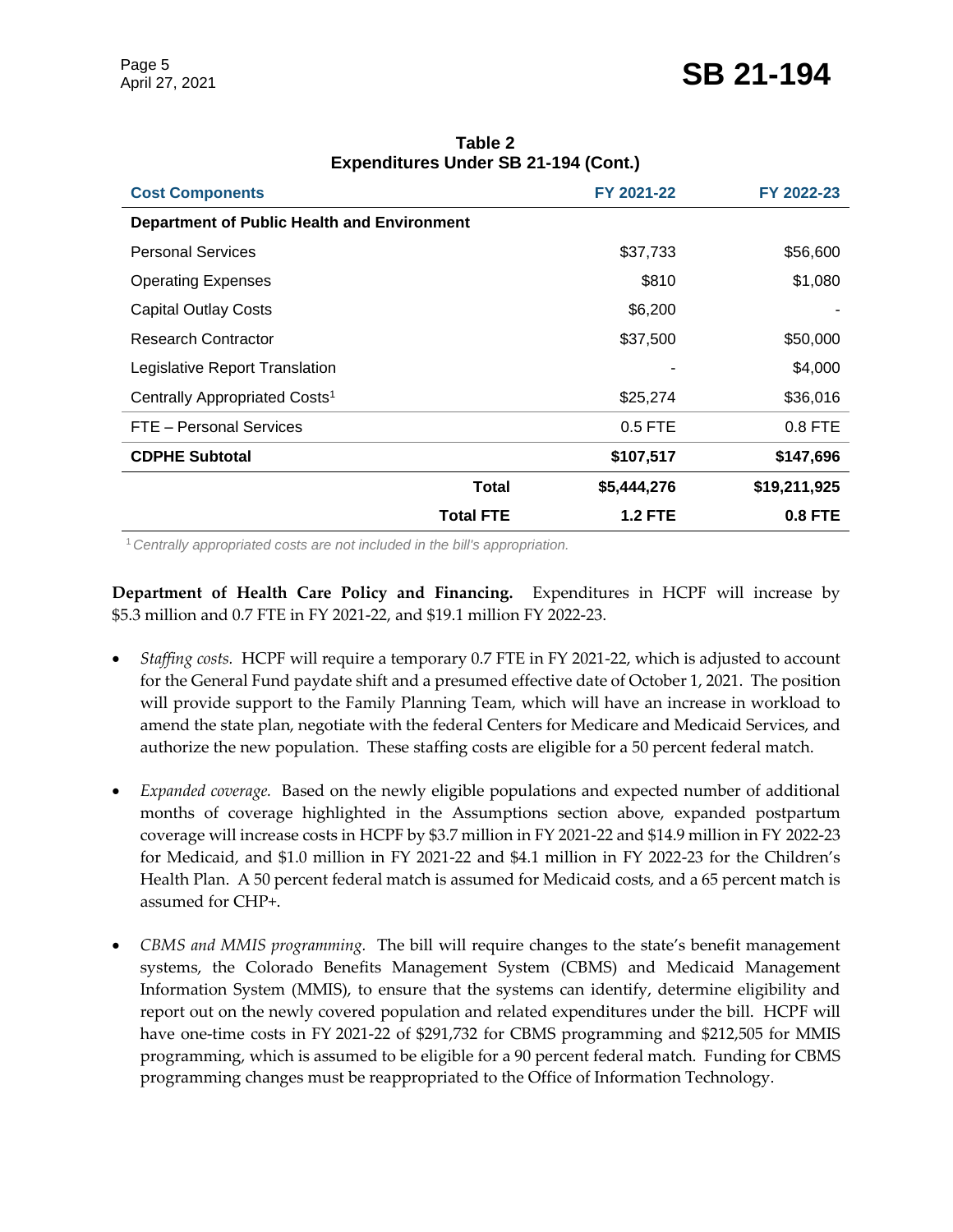**Department of Public Health and Environment.** General Fund expenditures in the CDPHE will increase by \$107,517 and 0.5 FTE in FY 2021-22, and by \$147,695 and 0.8 FTE in FY 2022-23.

- *Staffing costs.* CDPHE will require an additional 0.3 FTE in FY 2021-22 and 0.5 FTE in FY 2022-23 to conduct research, collect stakeholder input, and develop recommendations. CDPHE further requires 0.2 FTE in FY 2021-22 and 0.3 FTE in FY 2022-23 to manage a contractor who will be conducting independent research on behalf of the Maternal Mortality Review Committee, as required by the bill. The expansion of other responsibilities for the Colorado Maternal Mortality Review Committee can be accomplished within existing appropriations.
- *Research contractor.* The Maternal Mortality Review Committee does not have capacity or expertise to conduct this study required by the bill, so will hire a contractor to perform the work. This cost will be \$37,500 in FY 2021-22, which is prorated for the legislative effective date, and \$50,000 in FY 2022-23.
- *Legislative report translation.* CDPHE will have costs of \$4,000 in FY 2022-23 to translate the full legislative report and materials used in preparing the report into Spanish.

**Department of Regulatory Agencies.** The bill may require the department to conduct outreach, education and rule-making regarding changes to state-regulated health benefit plans. This workload increase can be accomplished within existing appropriations.

**Centrally appropriated costs.** Pursuant to a Joint Budget Committee policy, certain costs associated with this bill are addressed through the annual budget process and centrally appropriated in the Long Bill or supplemental appropriations bills, rather than in this bill. These costs, which include employee insurance and supplemental employee retirement payments, are estimated to be \$36,604 in FY 2021-22 and \$36,016 in FY 2022-23.

#### **Effective Date**

The bill takes effect 90 days following adjournment of the General Assembly sine die, assuming no referendum petition is filed.

#### **State Appropriations**

For FY 2021-22, the bill requires an appropriation of \$5,325,429 and 0.7 FTE to the Department of Health Care Policy and Financing, including

- \$2,086,828 from the General Fund;
- \$219,779 from the Healthcare Affordability and Sustainability Cash Fund; and
- \$3,018,822 in Federal Funds.

From the HCPF appropriation above, \$291,732, is reappropriated to the Office of Information Technology.